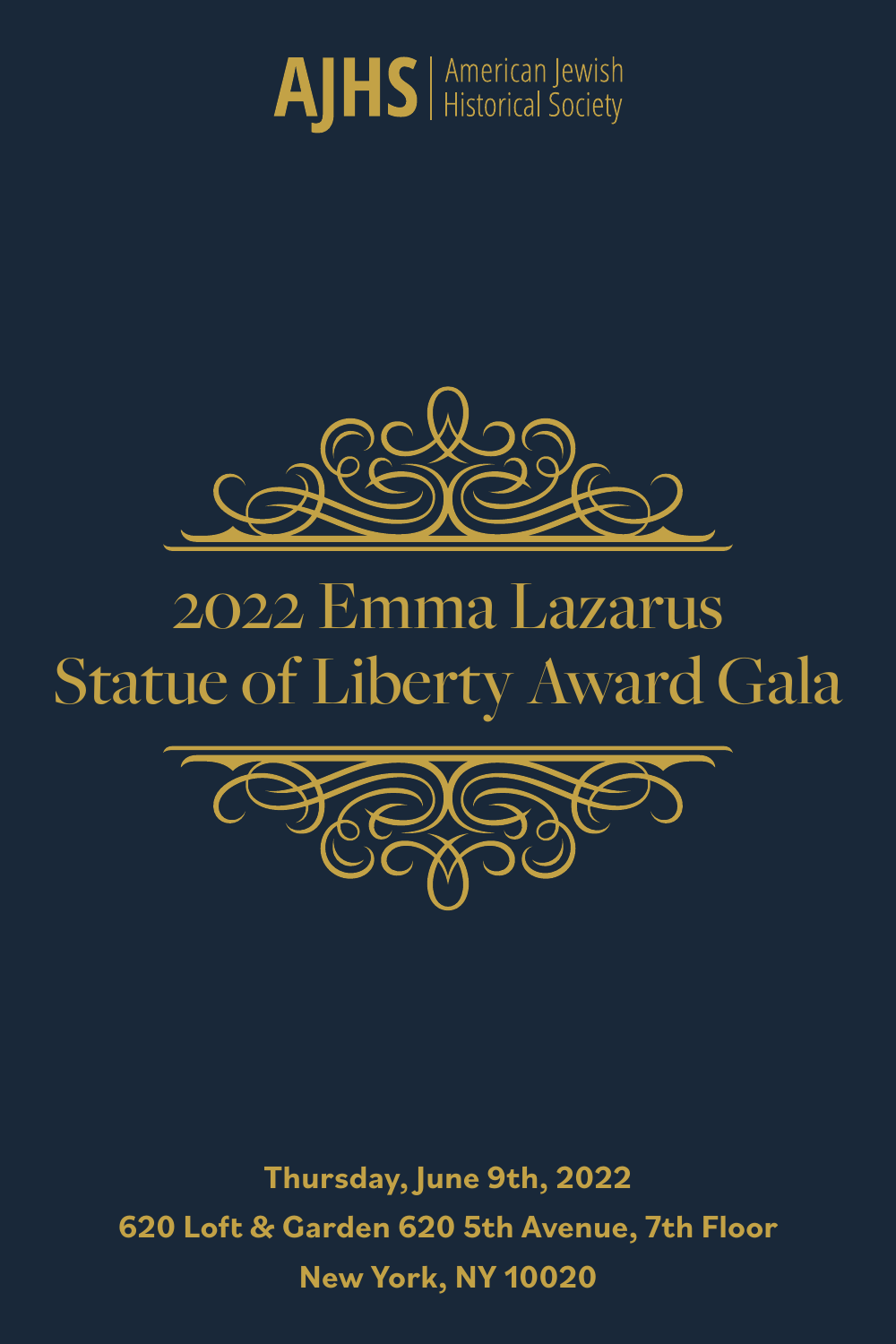# **Sponsorship Levels**

**Please select a sponsorship level and send your reply by May 20, 2022**

## **Platinum: Co-Host \$60,000**

- Your name included on all event materials
- One table for eight in premier seating area
- Pre-dinner photo with Congresswoman Lowey
- Welcome remarks at the beginning of the dinner program
- Donor spotlight on the AJHS website
- Private tour of the AJHS archival collections and lunch with the Executive Director and Director of Collections and Engagement
- Signed and framed print by famed and world-exhibited photographer of Jewish life, Bill Aron

### **Gold \$30,000**

- Your name included on all event materials
- Six event tickets in premier seating area
- Pre-dinner photo with Congresswoman Lowey
- Stage recognition during the dinner program
- Donor spotlight on the AJHS website
- Private tour of AJHS archival collections and lunch with the Executive Director and Director of Collections and Engagement

# **Silver \$15,000**

- Your name included on all event materials
- Four event tickets
- Donor spotlight on the AJHS website
- Private tour of AJHS archival collections and lunch with the Executive Director and Director of Collections and Engagement

#### **Patron \$7,500**

- Your name included on all event materials
- Two event tickets
- Private tour of AJHS archival collections with the Executive Director and Director of Collections and Engagement

# **Individual Event Ticket \$1,800**

Includes a personal tour of the AJHS archival collections upon request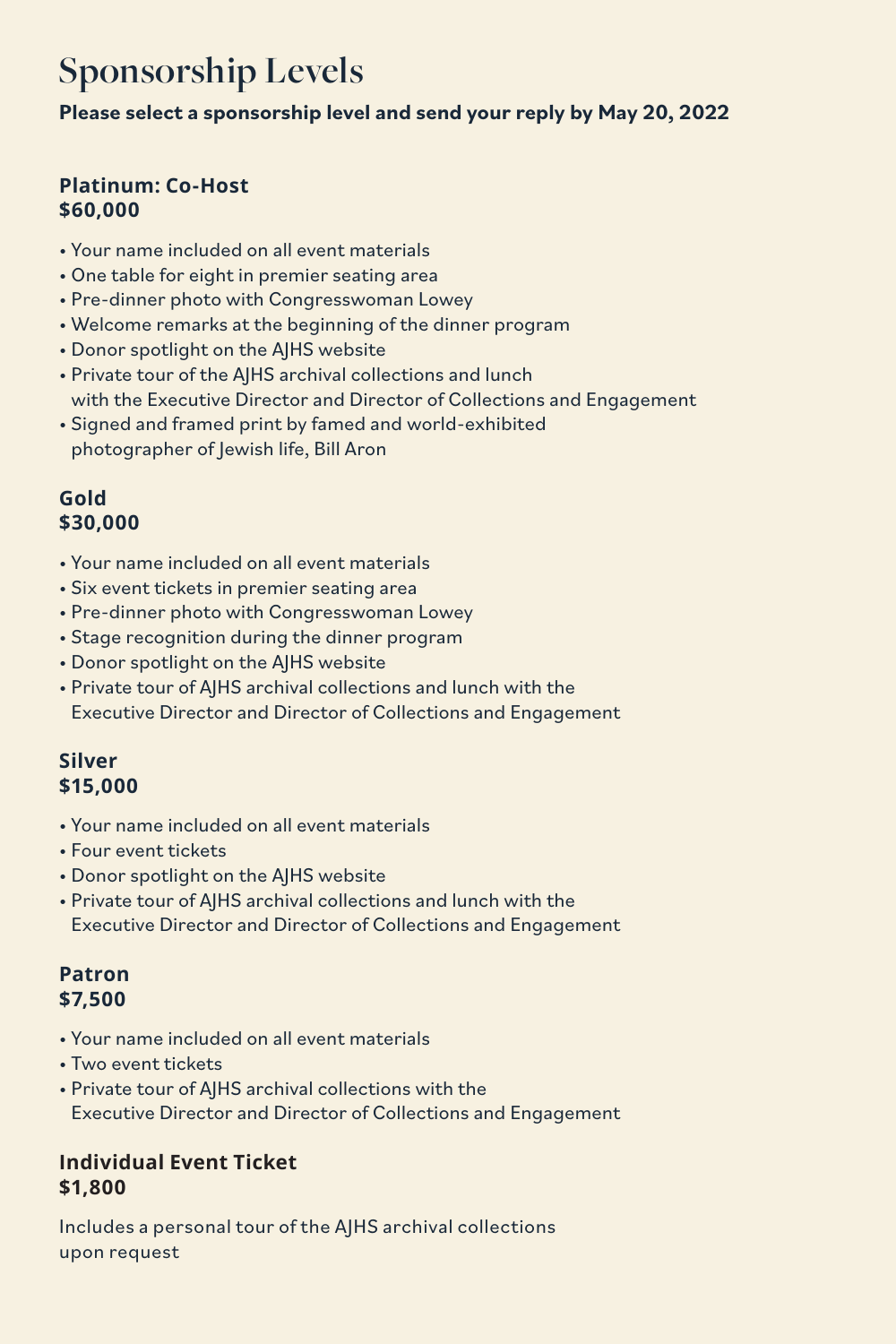# **Reply Card**

| Name and the second contract of the second contract of the second contract of the second contract of the second contract of the second contract of the second contract of the second contract of the second contract of the se       |                                                                                        |                                      |
|--------------------------------------------------------------------------------------------------------------------------------------------------------------------------------------------------------------------------------------|----------------------------------------------------------------------------------------|--------------------------------------|
|                                                                                                                                                                                                                                      |                                                                                        |                                      |
| Street Address <b>Production of the Contract of Contract Contract of Contract Contract Contract Oriental Contract Contract Oriental Contract Contract Oriental Contract Contract Contract Oriental Contract Contract Contract Or</b> |                                                                                        |                                      |
|                                                                                                                                                                                                                                      |                                                                                        |                                      |
|                                                                                                                                                                                                                                      |                                                                                        |                                      |
| Email <b>Executive Construction of the Construction</b>                                                                                                                                                                              |                                                                                        |                                      |
|                                                                                                                                                                                                                                      |                                                                                        |                                      |
|                                                                                                                                                                                                                                      | YES, I WILL ATTEND                                                                     |                                      |
|                                                                                                                                                                                                                                      | <b>Level of Support</b>                                                                | <b>Tickets</b>                       |
|                                                                                                                                                                                                                                      | Platinum: Co-Host   \$60,000                                                           | <b>Individual Ticket</b><br>(51,800) |
|                                                                                                                                                                                                                                      | Gold   \$30,000                                                                        | Number of Tickets                    |
|                                                                                                                                                                                                                                      | Silver   \$15,000                                                                      |                                      |
|                                                                                                                                                                                                                                      | Patron   \$7,500                                                                       |                                      |
|                                                                                                                                                                                                                                      |                                                                                        |                                      |
|                                                                                                                                                                                                                                      | I am unable to attend                                                                  |                                      |
|                                                                                                                                                                                                                                      | I am unable to attend, but I am enclosing a fully tax-deductible<br>contribution of \$ |                                      |
|                                                                                                                                                                                                                                      |                                                                                        |                                      |

# **Payment Method**

Enclosed is my check payable to American Jewish Historical Society

I will make my donation online at ajhs.org/support

For more information or questions, please contact Annie Cotten at acotten@ajhs.org